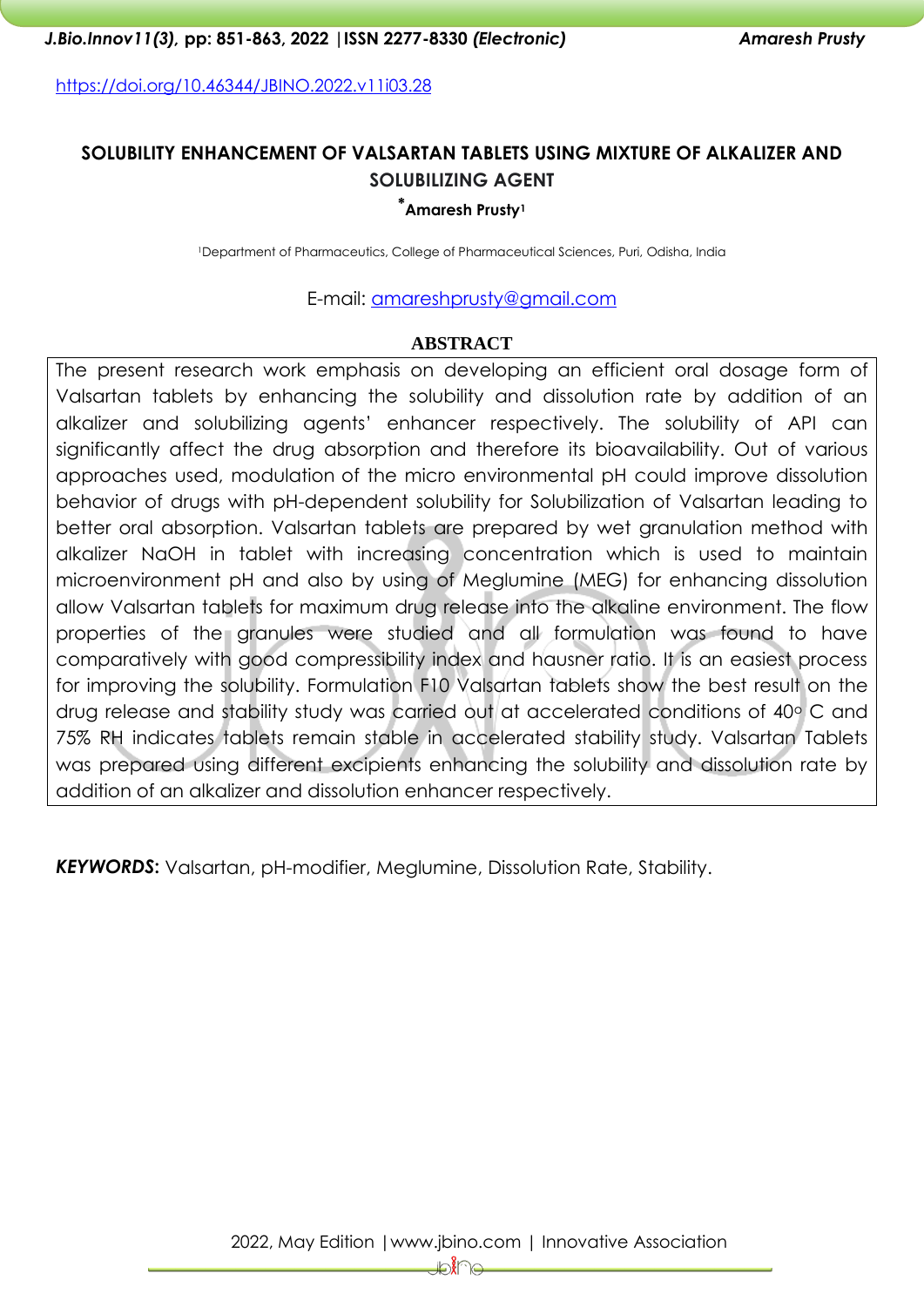#### **INTRODUCTION**

Out of different types of dosage forms solid dosage forms like tablet and capsule are most popularly and preferred drug delivery system because the solid dosages form having more patient compliance easy to administration, availability, without any dose dumping, good physical and stability than the other dosage form **(Sameer G** *et al***., 2005; Cheiny W, 1992; lachman L** *et al***., 1987).** . Oral drug delivery products has been known for decades as the most widely utilized route of administration among all the routes that have been explored the more therapeutic activity in systemic route. Tablet is defined as a compressed solid dosage form containing medicaments with or without excipients. According to the Indian Pharmacopoeia Pharmaceutical tablets are solid, flat or biconvex dishes, unit dosage form, prepared by compressing a drugs or a mixture of drugs, with or without diluents. Valsartan used to treat high blood pressure, heart failure and diabetic kidney disease. Valsartan is an angiotensin-II receptor blocker that shows high affinity for the angiotensin-II receptor type-1 (AT1). It is believed that Valsartan is a dual mode of action may provide protective benefits against the vascular and renal damage caused by diabetes and cardiovascular disease (CVD) **(Flesch G** *et al.***, 1997; Supriya A** *et al***., 2018)**. The stability issue of Valsartan has been arisen by formulation with the pH considering the change in physiochemical properties. Due to high lipophilicity & high- volume distribution, Valsartan has good tissue permeation. However, Valsartan is a biopharmaceutical classification system (BCS) class II drug that has extremely low

water solubility but is freely soluble in highly alkalized solutions, so the solubility of Valsartan is dependent on the pH of solution. The solubility of API can significantly affect the drug absorption and therefore its bioavailability. So various approaches are used for solubilisation of Valsartan by preparing formulation in microenvironment pH. It will take less time & efficacy will be long term period. The modulation of pH in dosage forms is a promising way to modify the release rate of several pH-dependent and ionizable drugs **(Govada KB** *et al***., 2016; Siepe S** *et al***., 2006)..** Incorporation of weak acids as pH modifiers enhances release rate of weakly basic drugs by reducing the micro environmental pH, which can be defined as the pH of the saturated solution in the immediate vicinity of the drug particles and has been used to modify the dissolution of ionizable drugs from pharmaceutical formulations in a predictable manner. So pH factor plays great role in the increasing of solubility drug **(Riis T** *et al***., 2007; Nam HA** *et al***., 2011**). Adding MEG in the formulation was proved to be an effective method to achieve the desired release behavior and it could be advantageous for increased bioavailability of Valsartan (Young HC et al., 2016). This research work emphasis on the designing of an efficient oral dosage form of Valsartan by enhancing the solubility and dissolution rate by addition of an alkalizer and dissolution enhancer respectively. MEG is a pH-adjusting agent. It is also used as a solubilizing agent.

# **MATERIALS AND METHODS Materials**

Valsartan was procured from Matrix Laboratories ltd, India. Microcrystalline cellulose and Mannitol used as major part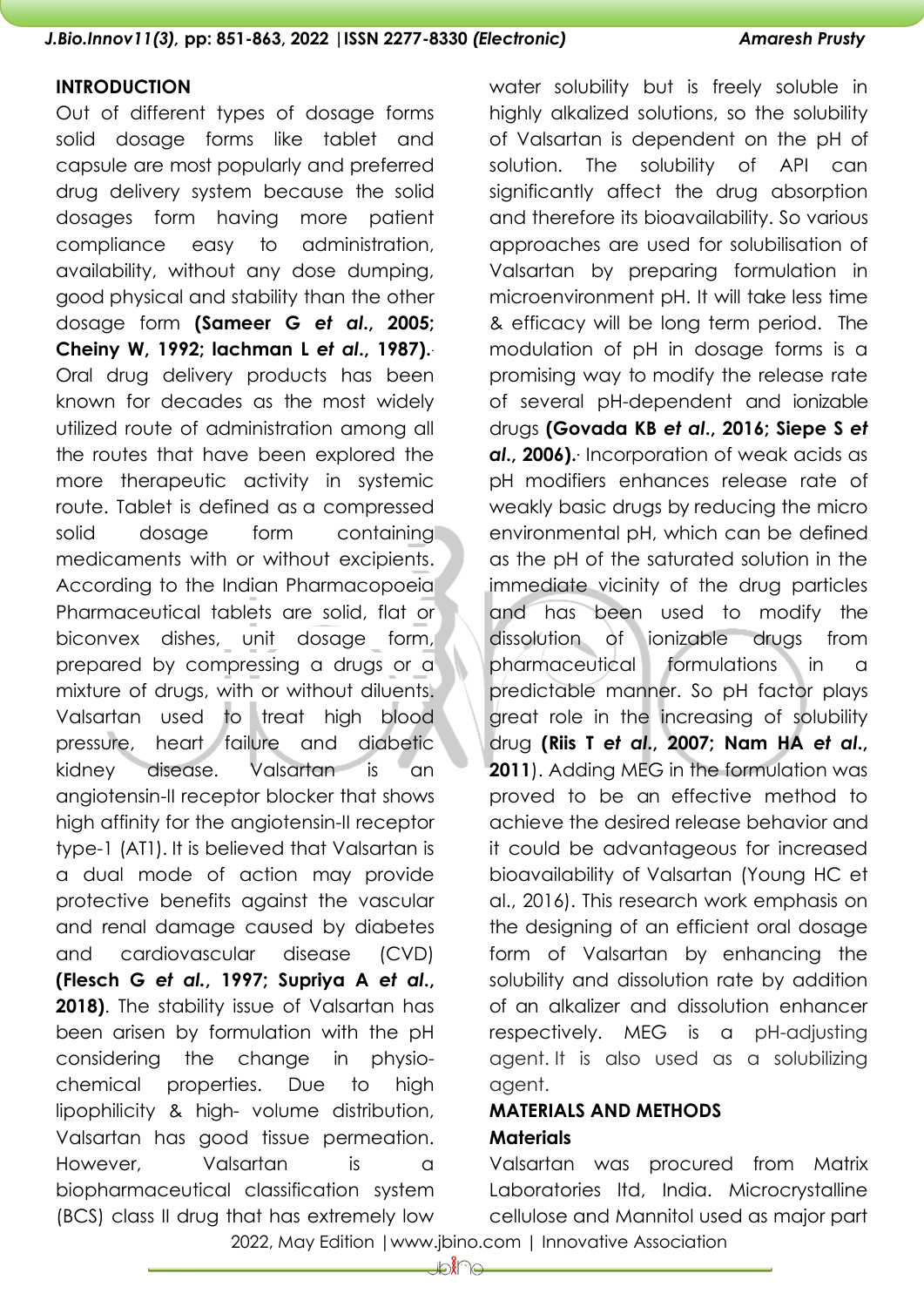of diluents and Crospovidone is used as disintegrant procured from Merck Chemicals Ltd, India. Other ingredients like Magnesium stearate which is used as a lubricant due to less cost than other lubricant obtained from S.D. Fine chemicals, Mumbai, India and Sodium hydroxide used as an alkalizer which is increase the solubility of drug followed by increasing in dissolution rate and Meglumin used as a major dissolution enhancing agent both were also procured from S.D. Fine chemicals, Mumbai.

#### **Methods**

#### **Preparation of Valsartan Tablets**

Trial tablets are prepared by wet granulation method but without API (Dummy granulation). The API was mixed with the paste part with the sodium hydroxide by pr**ōnder for Comparessed righted**s. existing developed product of API, it was

decided to carry out the trials initially by using aqueous granulation method with an average weight of around 280 mg for core tablets. For improvement of dissolution Meglumin is used for enhancing dissolution and also Crospovidone used as super disintegrating agents by maintaining controlled environmental conditions at a temperature of NMT 25°C and RH NMT 65% during entire processing and packing operations of the product. The tablets were prepared by compressing the thoroughly mixed materials using 6mm round, flat and plain punches on a 16 station tablet punching machine (Karnavati Tablet Punching Machine). The Formula for the preparation of Valsartan tablets shown in Table 1.

| Quantity(mg/tablet)           |        |                |        |                |        |                |        |        |        |            |
|-------------------------------|--------|----------------|--------|----------------|--------|----------------|--------|--------|--------|------------|
| <b>Formulation Code &amp;</b> | F1     | F <sub>2</sub> | F3     | F <sub>4</sub> | F5     | F <sub>6</sub> | F7     | F8     | F9     | <b>F10</b> |
| <b>Ingredients</b>            |        |                |        |                |        |                |        |        |        |            |
| Dry mixing                    |        |                |        |                |        |                |        |        |        |            |
| MCC (Avicel PH 101)           | 125.00 | 125.00         | 125.00 | 125.00         | 125.00 | 125.00         | 125.00 | 125.00 | 125.00 | 125.00     |
| Mannitol SD 200               | 44.00  | 40.00          | 43.00  | 41.00          | 39.00  | 39.00          | 37.00  | 35.50  | 36.00  | 35.00      |
| Crospovidone XL-10            | 7.00   | 8.00           | 7.00   | 9.00           | 8.50   | 10.00          | 10.00  | 10.00  | 9.50   | 10.00      |
| Drug Solution                 |        |                |        |                |        |                |        |        |        |            |
| Valsartan                     | 80.00  | 80.00          | 80.00  | 80.00          | 80.00  | 80.00          | 80.00  | 80.00  | 80.00  | 80.00      |
| Sodium Hydroxide              | 2.50   | 2.50           | 2.50   | 3.00           | 3.00   | 3.00           | 3.00   | 3.50   | 3.50   | 3.50       |
| Meglumine                     | 10.00  | 11.50          | 12.00  | 12.00          | 12.00  | 12.00          | 13.00  | 13.50  | 13.00  | 13.50      |
| <b>Purified Water</b>         | Q.S.   | Q.S.           | Q.S.   | Q.S.           | Q.S.   | Q.S.           | Q.S.   | Q.S.   | Q.S.   | Q.S.       |
| Lubrication                   |        |                |        |                |        |                |        |        |        |            |
| Crospovidone XL-10            | 8.00   | 10.00          | 8.00   | 8.00           | 10.50  | 10.00          | 10.00  | 10.00  | 10.00  | 10.00      |
| <b>Magnesium Stearate</b>     | 3.50   | 3.00           | 2.50   | 2.00           | 2.00   | 2.00           | 2.50   | 2.50   | 3.00   | 3.00       |

# **Characterization of tablets (Pre Compression Parameters)** *Drug-Excipients Compatibility Study*

The Drug substance and excipients were mixed and filled in glass vials. The vials were kept in both closed and opened condition under 40°C/75%RH, 30°C75%RH & 60°C and UV chamber. Exposed

Samples were withdrawn from the different condition, with respective day's interval 7th, 15th and 30th days and studied.

#### **Bulk Density**

The power sample under test was screened through sieve no.12 and the sample equivalent to 25 gm was weighed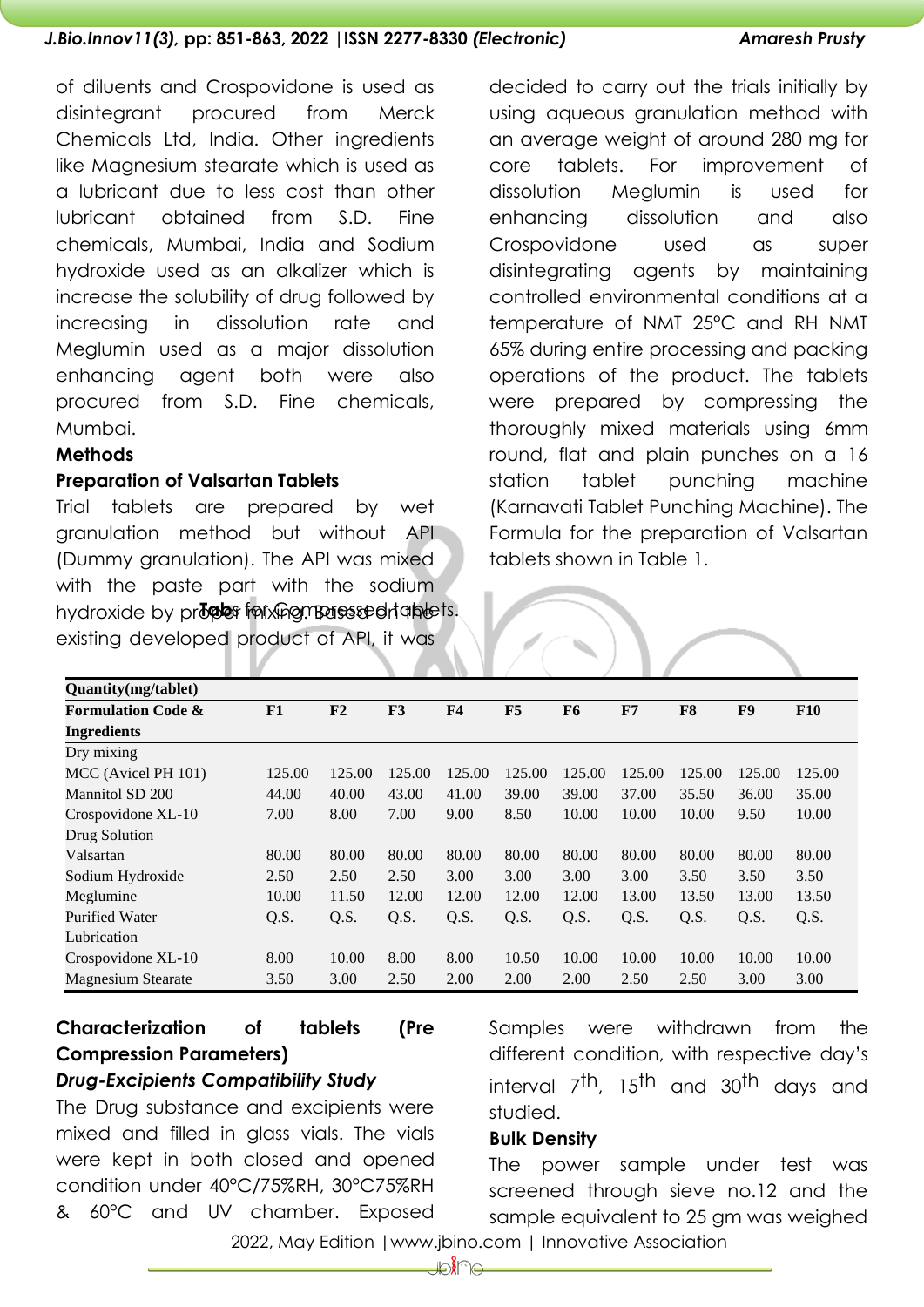and filled in a 100 ml graduated cylinder and the power was leveled and the unsettled volume, Vo was noted. The bulk density was calculated in g/cm<sup>3</sup> by the formula.

Bulk density = M/Vo

 $M =$  Powder mass.  $V<sub>O</sub> =$  apparent unstirred volume

## **Tapped Density**

The power sample under test was screened through sieve no.18 and the weight of sample equivalent to 25 gm filled in 100 ml graduated cylinder. The mechanical tapping of cylinder was carried out using tapped density tester at a nominal rate of 300 drops per minute for 500 times initially and the tapped volume Vo was noted. Tapping was proceeding further for an additional tapping 750 times and tapped volume, Vb was noted. The difference between two tapping

volume was less the 2%, Vb was considered as a tapped volume Vf. The tapped density was calculated in g/cm $3$ by the formula,

Tapped density= $M/V_f$ 

M =weight of sample power taken

 $V_f$  =tapped volume

## **Compressibility Index**

The bulk density, tapped density was measured and compressibility index was calculated using formula,

 $C.I. = (Pt - Po)/(Pt)x 100$ 

Pt=tapped density Po=bulk density

## **Hausner Ratio**

Hausner ratio of the blend was calculated using the following formula, Hausner ratio=Pt/Po

Pt=tapped density Po=bulk density

Relation between flow property with Hausner's ratio and C. I. Shown in Table 2.

|                              | $\cdots$ . The set of $\cdots$ |                 |  |
|------------------------------|--------------------------------|-----------------|--|
| <b>Compressibility index</b> | <b>Flow property</b>           | Hausner's ratio |  |
| $\leq 10$                    | Excellent                      | $1.00 - 1.11$   |  |
| $11 - 15$                    | Good                           | 1.12-1.18       |  |
| $16 - 20$                    | Fair                           | 1.19-1.25       |  |
| $21 - 25$                    | Passable                       | 1.26-1.34       |  |
| 26-31                        | Poor                           | $1.35 - 1.45$   |  |
| 32-37                        | Very poor                      | 1.46-1.59       |  |
| $>38$                        | Very very poor                 | >1.60           |  |

**Table 2:** Relation between flow property with Hausner's ratio and C. I.

# **Characterization of Post Compression Parameters of Tablets**

# **Thickness, Length and Width**

Thickness, length and width of prepared Valsaratn tablets are measured individually by Vernier calliper.

# **Hardness and Friability Test**

The crushing strength (Kg/cm²) of tablets was determined by using Electronic Hardness tester. The friability of the tablets was determined in Roche Friabilator and expressed in %. 10 tablets from each

batch were weighed accurately and placed in the tumbling chamber and rotated at 25 rpm for a period of 4 min. After dusting, the total remaining weight of the tablets was recorded and the percent friability (PF) was calculated using formula

PF = (Weight original – Weight final) / Weight original X 100.

## **Weight Variation Test**

Twenty tablets were selected randomly and weighed individually. Average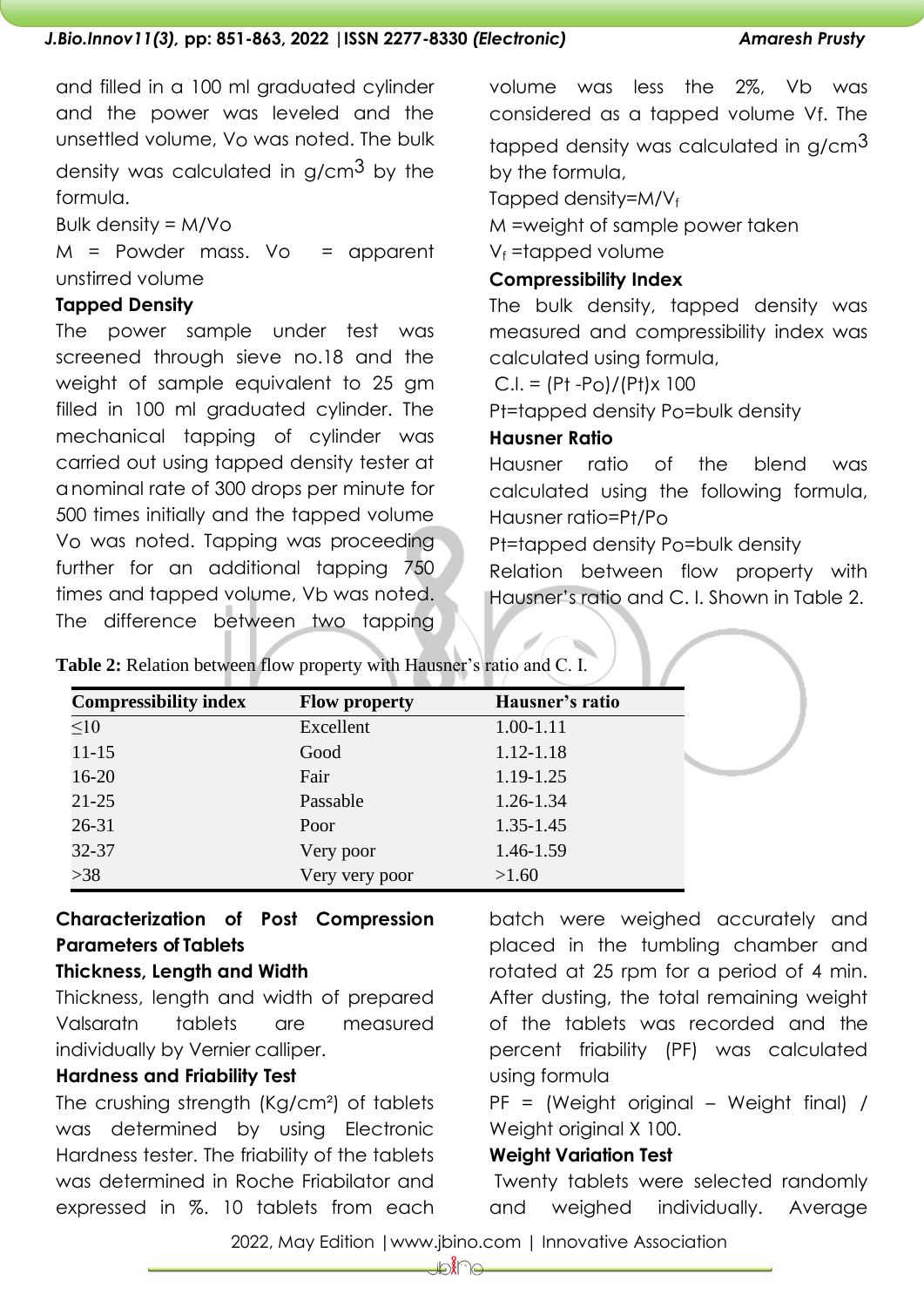weight and Standard deviation was calculated.

### **Disintegration Time:**

6 tablets are taken and disintegration time was measured by disintegration apparatus. It is phenomenon of tablet breakdown mechanism in which the tablet breakdown into smaller granules is known as disintegration. The time required to disintegrate the tablets is known as disintegration time.

#### *In vitro* **dissolution studies**

Dissolution medium was prepared by dissolving 13.61gm of phosphate dihydrogen phosphate in 800ml water, then adjust with 2M sodium hydroxide to a pH of 7.5 and dissolution is performed using USP type –II apparatus (Disso 2000, Lab India) and details of dissolution is

**Table 3: Details of Dissolution Instrument**

given in **Table 3**. In each dissolution vessel one tablet was dissolved and dissolution is performed as per above parameter of dissolution apparatus. At the end of dissolution time, 20 ml of samples was withdraw sample from the middle portion between the surface and dissolution medium and top of the paddle which NLT 1cm from the vessel wall. Then it was Filtered by 0.45µm membrane filter and diluted with 5ml of standard solution. The samples were analyzed at wavelength of 220 nm using double beam UV‐Visible spectrophotometer (Genesis‐2,USA). The content of drug was calculated using the equation generated from standard curve. The %cumulative drug release was calculated.

| <b>Dissolution Medium</b><br>٠ | 900 ml of Phosphate buffer pH7.4   |
|--------------------------------|------------------------------------|
| <b>Apparatus</b>               | Paddle (USP-II)                    |
| Speed                          | <b>75 RPM</b>                      |
| Temperature                    | $37^{\circ}$ C $\pm 0.5^{\circ}$ C |
| Time                           | 30 minutes                         |
| Withdraw volume                | 20ml                               |

### **Assay**

During assay first standard stock solution was prepared by accurately weighing of 80.00mg of Valsartan taken in a 100ml volumetric flask and then by adding 60ml of solvent mixture. From standard stock solution 5ml taken and diluted with solvent mixture to make 50ml volume. Filter the solution through 0.45µmmembrane filter and inject it to the chromatogram. Took 20 prepared tablets, weigh it individually and then crossing by mortar and pestle to make into a powder form. Transfer the powder sample containing 40mg of Valsartan into

a 100ml volumetric flask, by adding 60ml of solvent mixture and sonicated it for about 45minutes. Dilute solution from 5ml to 50ml with the solvent mixture and filter. Finally the resulting solution filter through a 0.45µm membrane pore size. Then assay can be performed using Chromatographic Technique as per details mentioned in **Table 4**. The test is not valid unless the theoretical plates is not less than 3000, the tailing factor is not more than 2.0 and relative standard deviation for replicate injection is not more than 2.0%. Inject test solution into the chromatogram and record the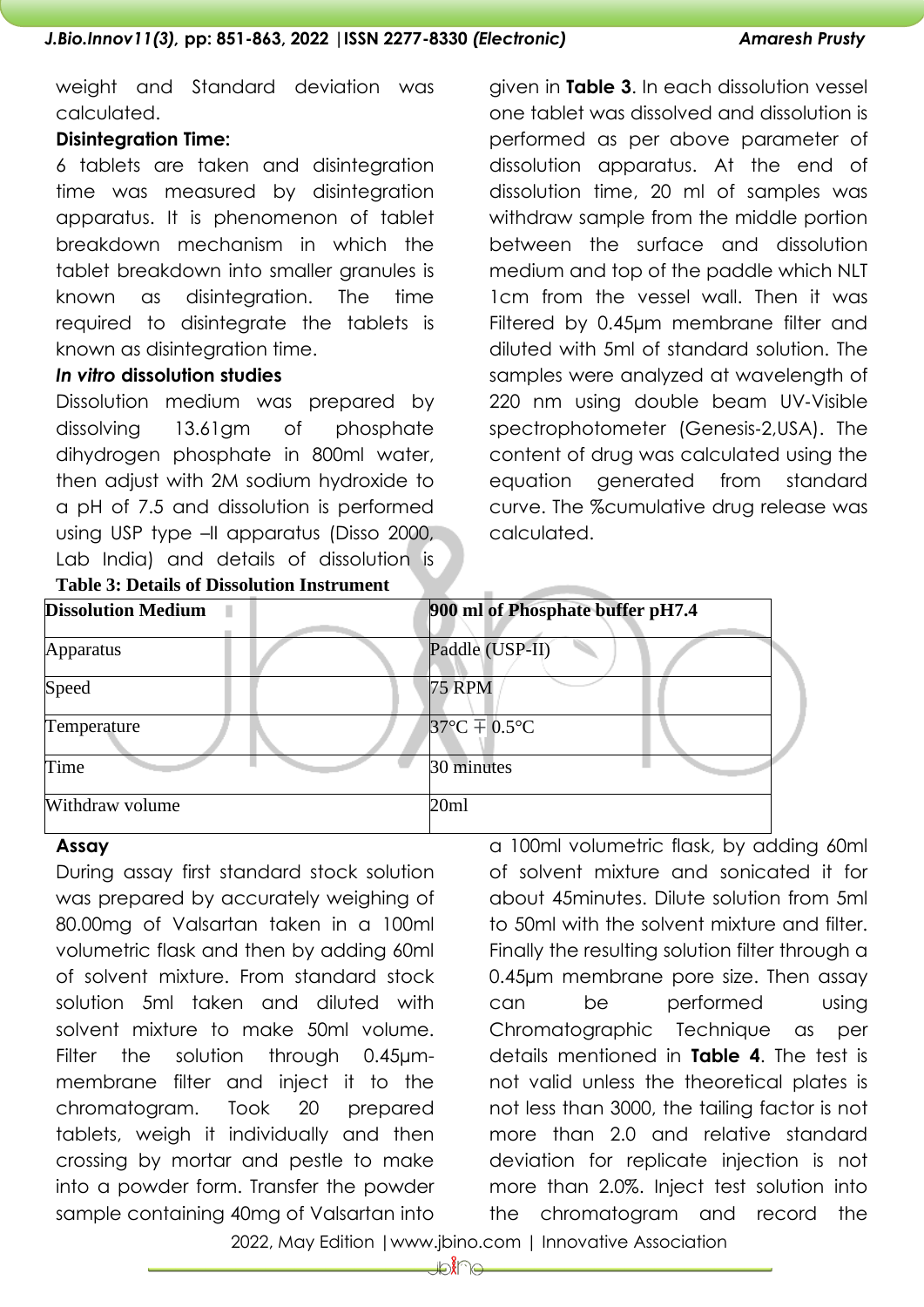chromatogram and measure the response for major peak and the result was calculated.

#### **Table 4: Details of Chromatographic Technique**

| <b>Column Details</b> | $150$ mm x 4.0 mm, 5 µm, packed with octadecylsilanae   |  |
|-----------------------|---------------------------------------------------------|--|
|                       | bonded to porous silica [inertsil ODS-3 is suitable]    |  |
| Detector              | <b>UV 298nm</b>                                         |  |
| Injection volume      | $20 \mu l$                                              |  |
| Flow rate             | 1.0 <sub>m</sub> /min                                   |  |
|                       | A-Dilute 5.0ml of Trimethylamine to 2000ml with water.  |  |
|                       | B-Dissolve 2.72g of potassium dihydrogen phosphate in   |  |
| Buffer preparation    | 1000ml of water, add 2.0ml of trimethylamine and adjust |  |
|                       | the pH to $2.4+0.05$ with ortho-phosphoric acid.        |  |
| Solvent mixture       | A mixture of 80 volumes of buffer preparation A and 20  |  |
|                       | volumes of methanol.                                    |  |
| Mobile phase          | A mixture of buffer preparation B and acetonitrile      |  |
|                       | (60:40).                                                |  |

#### **Quality Target Product Profile (QTPP)**

It is a prospective summary of the quality characteristics of a drug product that ideally will be achieved to ensure the desired quality, taking into account safety and efficacy of the drug product. QTPP of Valsartan Tablets shown in **Table 5**.

#### **Table 5: QTPP Elements**

| rabic 9: 9 TTT Extingues |                      |                                                    |                                                   |  |
|--------------------------|----------------------|----------------------------------------------------|---------------------------------------------------|--|
| <b>QTTPP Elements</b>    |                      | <b>Target</b>                                      |                                                   |  |
| Dosage form              |                      | Solid                                              |                                                   |  |
| Dosage design            |                      | Tablet                                             |                                                   |  |
| Route of administration  |                      | Oral                                               |                                                   |  |
| Dosage strength          |                      | 280mg                                              |                                                   |  |
|                          | Physical attributes  |                                                    | White to off white, circular shaped, flat beveled |  |
|                          |                      |                                                    | edges uncoated tablet having a break line on one  |  |
|                          |                      | side other side plain.                             |                                                   |  |
|                          | Identification<br>by | The retention time of major in the chromatogram of |                                                   |  |
|                          | <b>HPLC</b>          | the assay preparation correspond to that in the    |                                                   |  |
| Drug product             |                      |                                                    | chromatogram of the standard preparation,<br>as   |  |
| quality                  |                      | obtained in assay.                                 |                                                   |  |
| attributes               |                      |                                                    | 95.0% to 105.0%                                   |  |
|                          | Assay                | Valsartan 80mg                                     | $(78.00mg)$ to $82.00mg$ )                        |  |
|                          |                      |                                                    |                                                   |  |
| Average weight           |                      | $280.0mg \pm 3\%$ (Limits: 288.40mg to 272mg)      |                                                   |  |
|                          | <b>Dissolution</b>   | Valsartan 80mg                                     | NTL $75\%$ (Q) in 30 minutes                      |  |
|                          |                      |                                                    |                                                   |  |

#### **Stability Studies**

Stability study was carried out to assess the stability of the compression tablet of Valsartan. Stability studies were carried

out at accelerated conditions of 40° C and 75% RH. Ten tablets were individually wrapped using aluminum foil and packed in ambered color screw cap bottle and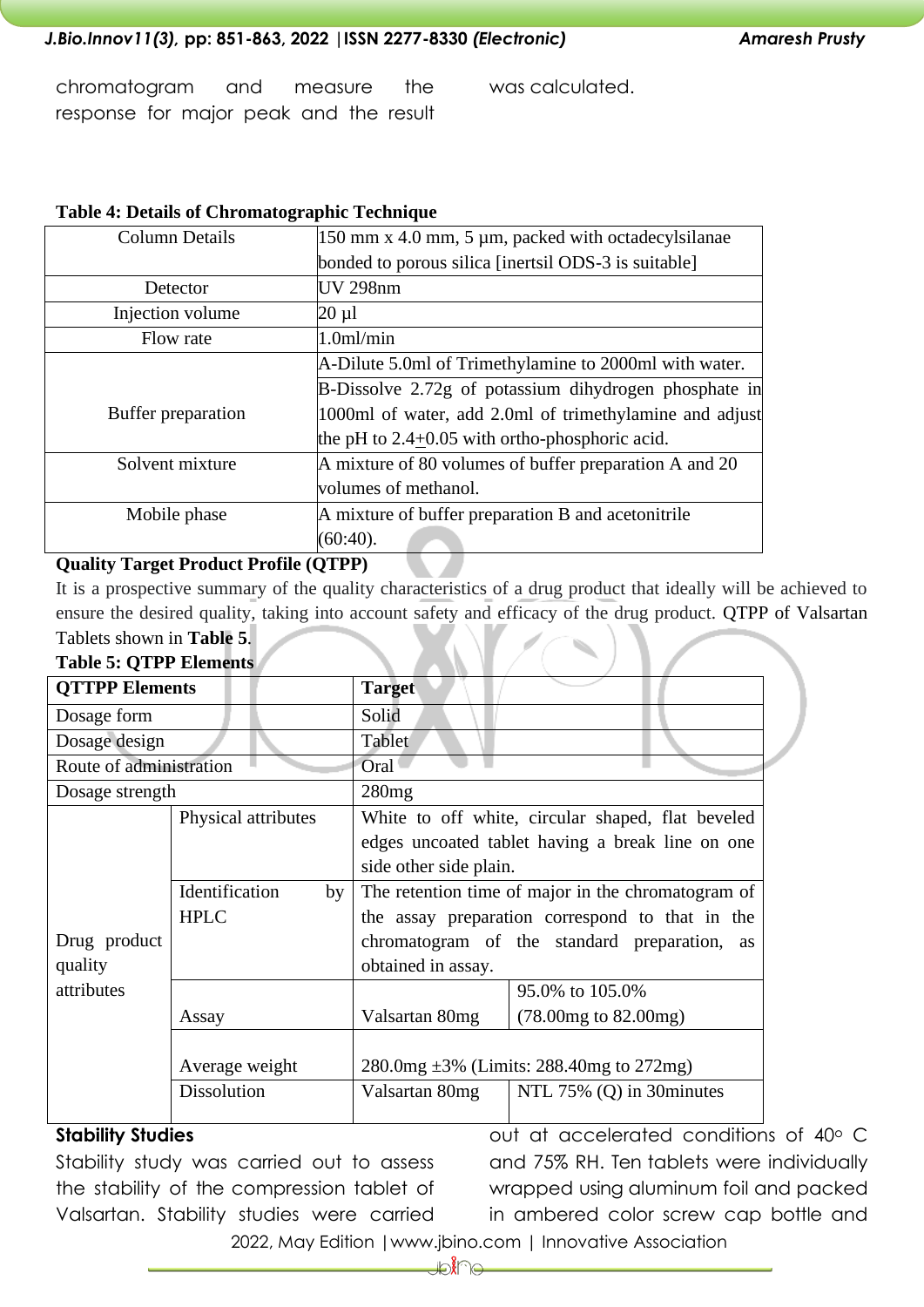put at above specified condition in incubator for 3 month. After each month tablet sample was analyzed for the in vitro drug release study*.* Samples were evaluated for different parameters such as physical appearance, hardness, weight variation, drug content and dissolution.

## **RESULT:**

### **Drug-Excipients Compatibility Study:**

From compatibility study the physical changes as well as the chemical test observed in the formulation of trials and results are shown in **Table 6.**

| Table 6: Results of Drug Excipients Compatibility Study |  |  |  |  |
|---------------------------------------------------------|--|--|--|--|
|---------------------------------------------------------|--|--|--|--|

| SI.<br>No.<br><b>Ingredients</b> |                                                       | <b>Appearance of mixture</b>                          | <b>Result</b>                                         |            |
|----------------------------------|-------------------------------------------------------|-------------------------------------------------------|-------------------------------------------------------|------------|
|                                  |                                                       | <b>Initial day</b>                                    | <b>After 30days</b>                                   |            |
| 1                                | Valsartan                                             | White to off white<br>granular powder                 | White to off white<br>granular powder                 | Compatible |
| 2                                | Microcrystalline<br>cellulose PH 101                  | White free flowing<br>powder                          | White free flowing<br>powder                          | Compatible |
| 3                                | Mannitol SD 200                                       | White free flowing<br>powder                          | White free flowing<br>powder                          | Compatible |
| $\overline{4}$                   | Crospovidone<br>$XL-10$                               | White free flowing<br>powder                          | White free flowing<br>powder                          | Compatible |
| 6                                | Sodium<br>hydroxide                                   | White free flowing<br>powder                          | White free flowing<br>powder                          | Compatible |
| $\tau$                           | Meglumine<br>Π                                        | White free flowing<br>powder                          | White free flowing<br>powder                          | Compatible |
| 8                                | Magnesium<br>stearate                                 | White free flowing<br>powder                          | White free flowing<br>powder                          | Compatible |
| 9                                | Valsaratn $+$<br>Microcrystalline cellulose<br>PH 101 | White to off white<br>granular free flowing<br>powder | White to off white<br>granular free flowing powder    | Compatible |
| 10                               | Valsaratn + Mannitol SD<br>200                        | nite to off white granular<br>free<br>flowing powder  | White to off white granular free<br>flowing<br>powder | Compatible |
| 11                               | Valsaratn + Crospovidone<br>$XL-10$                   | nite to off white granular<br>free<br>flowing powder  | White to off white granular free<br>flowing<br>powder | Compatible |
| 13                               | Valsartan + Sodium<br>hydroxide                       | nite to off white granular<br>free<br>flowing powder  | White to off white granular free<br>flowing<br>powder | Compatible |
| 14                               | Valsartan + Meglumine                                 | nite to off white granular<br>free<br>flowing powder  | White to off white granular free<br>flowing<br>powder | Compatible |
| 15                               | $\overline{Valsartan} + Magnesium$<br>stearate        | hite to off white granular<br>free<br>flowing powder  | White to off white granular free<br>flowing<br>powder | Compatible |
| 16                               | Placebo                                               | White to off white<br>granular free flowing<br>powder | White to off white<br>granular free flowing powder    | Compatible |
| 17                               | Isartan + Placebo                                     | hite to off white granular<br>free<br>flowing powder  | White to off white granular free<br>flowing<br>powder | Compatible |

The flow properties of the granules were studied and results is shown in **Table 7**.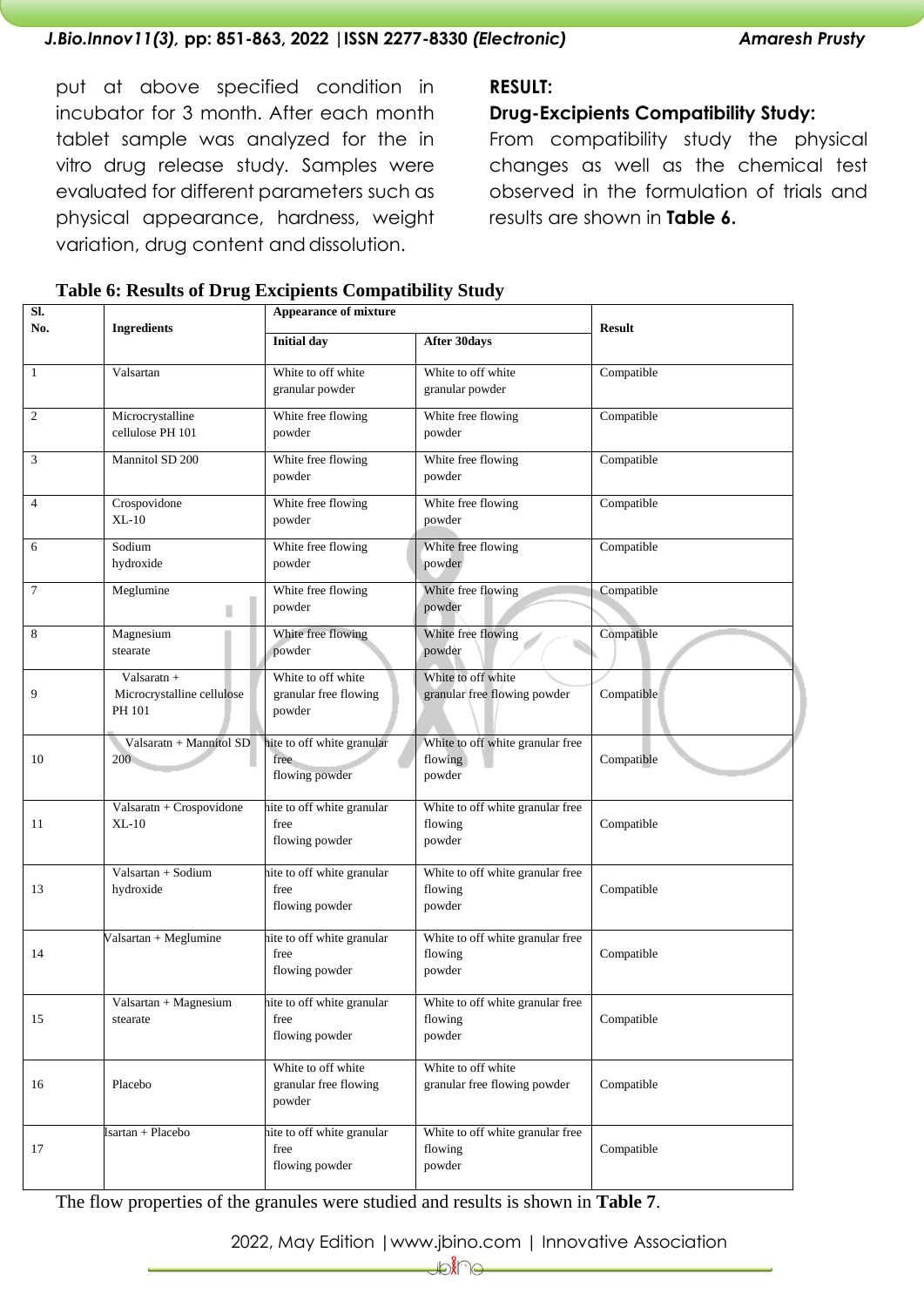| <b>Bulk density(gm/ml)</b>       | 0.1250  |
|----------------------------------|---------|
| Tapped density(gm/ml)            | 0.222   |
| Carr's index $(\% )$             | 43.7500 |
| Hausner's ratio                  | 1.7777  |
| LOD/Moisture content $(\% )$     | 0.24    |
| <b>Granules: Fines Ratio (%)</b> | 1:99    |

The compressed tablets were subjected to physicochemical characterization and all the ten Formulation batches are evaluated for their thickness, diameter, hardness, weight variation, friability and drug content. The results of physicochemical evaluations of the tablets are shown in the **Table 8.**

|                     | <b>Physical parameter</b> |                                 |                  |                  |            |  |  |
|---------------------|---------------------------|---------------------------------|------------------|------------------|------------|--|--|
| <b>Formulations</b> | Average                   | rdness                          | <b>Thickness</b> | bility           | <b>DT</b>  |  |  |
|                     | weight                    | $\frac{\text{kg}}{\text{cm}^2}$ | (mm)             | (%)              | (Min: Sec) |  |  |
|                     | (mg)                      |                                 |                  |                  |            |  |  |
| F1                  | $280.0 \pm 0.12$          | $4.9 \pm 0.04$                  | $3.80 \pm 0.03$  | $0.42 \pm 0.042$ | 08:00      |  |  |
| F2                  | $279.0 \pm 0.72$          | $4.9 \pm 0.04$                  | $3.72 \pm 0.46$  | $0.34 \pm 0.036$ | 07:50      |  |  |
| F <sub>3</sub>      | $282.0 \pm 1.12$          | $5.0 \pm 0.03$                  | $3.50 \pm 0.42$  | $0.42 \pm 0.42$  | 07:00      |  |  |
| F <sub>4</sub>      | $281.0 \pm 1.12$          | $4.9 \pm 0.02$                  | $3.47 \pm 0.02$  | $0.34 \pm 0.036$ | 06:50      |  |  |
| F <sub>5</sub>      | $280.0 \pm 1.12$          | $4.7 \pm 0.06$                  | $3.79 \pm 0.02$  | $0.25 \pm 0.021$ | 07:10      |  |  |
| F <sub>6</sub>      | $280.0 \pm 1.93$          | $4.9 \pm 0.04$                  | $3.77 \pm 0.02$  | $0.17 \pm 0.020$ | 06:10      |  |  |
| F7                  | $280.0 \pm 0.012$         | $4.9 \pm 0.04$                  | $3.49 \pm 0.02$  | $0.49 \pm 0.052$ | 06:20      |  |  |
| F8                  | $279.0 \pm 0.012$         | $5.0 \pm 0.03$                  | $3.45 \pm 0.02$  | $0.42 \pm 0.042$ | 06:00      |  |  |
| F <sub>9</sub>      | $280.0 \pm 0.012$         | $4.9 \pm 0.02$                  | $3.48 \pm 0.02$  | $0.34 \pm 0.036$ | 05:50      |  |  |
| F10                 | $281.0 \pm 0.012$         | $5.0 \pm 0.03$                  | $3.46 \pm 0.02$  | $0.42 \pm 0.042$ | 05:20      |  |  |

#### **Table 8: Physical parameter of compressed tablet**

Mean  $\pm$  SD, n=3

#### **Disintegration Time (DT) of Formulations**

All prepared Valsartan formulation batch tablets DT studied by disintegration apparatus and results are shown in fig. 1.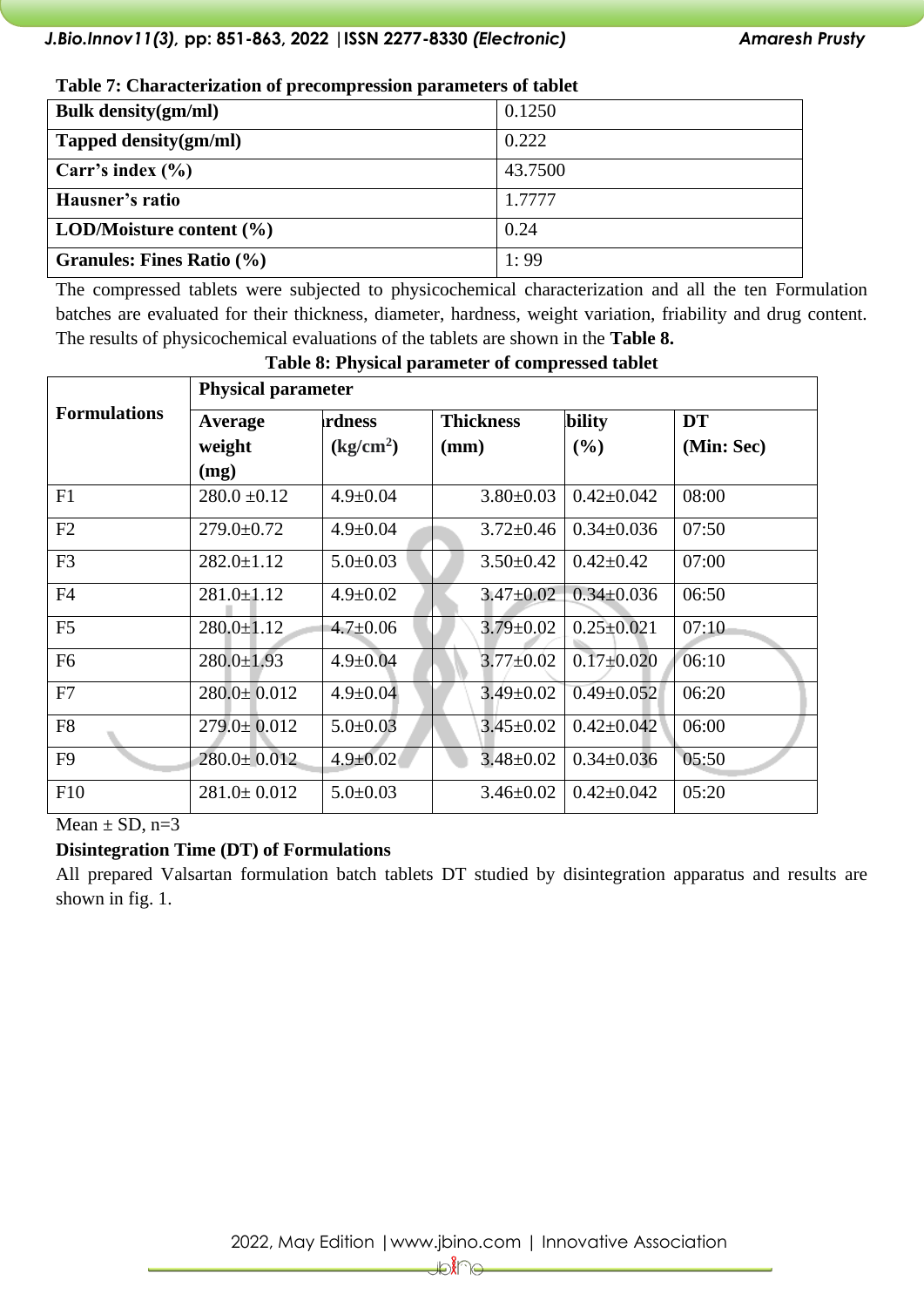*J.Bio.Innov11(3),* **pp: 851-863, 2022 |ISSN 2277-8330** *(Electronic) Amaresh Prusty*



#### **Fig. 1: Details study between Disintegration Time Vs Formulations**

#### **Dissolution**

In all batches i.e. F1 to F10 alkalizer sodium hydroxide was used in increasing concentration along with meglumine. The incorporation of pH modifiers was attempted due to the fact that the chemical structure of drug Valsartan is pH-dependent so pH modifiers can be used along with Meglumine to increase its solubility leading to an increase in the dissolution rate. The cumulative % drug release of all prepared batches is shown **Table 9** and in **Figure 2**.

| $\circ$<br><b>Formulation code</b> | Valsartan releasing rate (%) |  |
|------------------------------------|------------------------------|--|
| F1                                 | $60.23 \pm 2.75$             |  |
| F2                                 | $67.89 \pm 1.96$             |  |
| F <sub>3</sub>                     | 72.39±1.92                   |  |
| F4                                 | 78.54±2.36                   |  |
| F <sub>5</sub>                     | $82.35 \pm 2.13$             |  |
| F <sub>6</sub>                     | $86.65 \pm 2.35$             |  |
| F7                                 | $88.86 \pm 1.43$             |  |
| F8                                 | $92.30 \pm 2.13$             |  |
| F <sub>9</sub>                     | $96.39 \pm 1.65$             |  |
| F10                                | $98.89 \pm 1.65$             |  |

#### **Table 9: Dissolution releasing rate of Formulation**

Mean  $\pm$  SD, n=3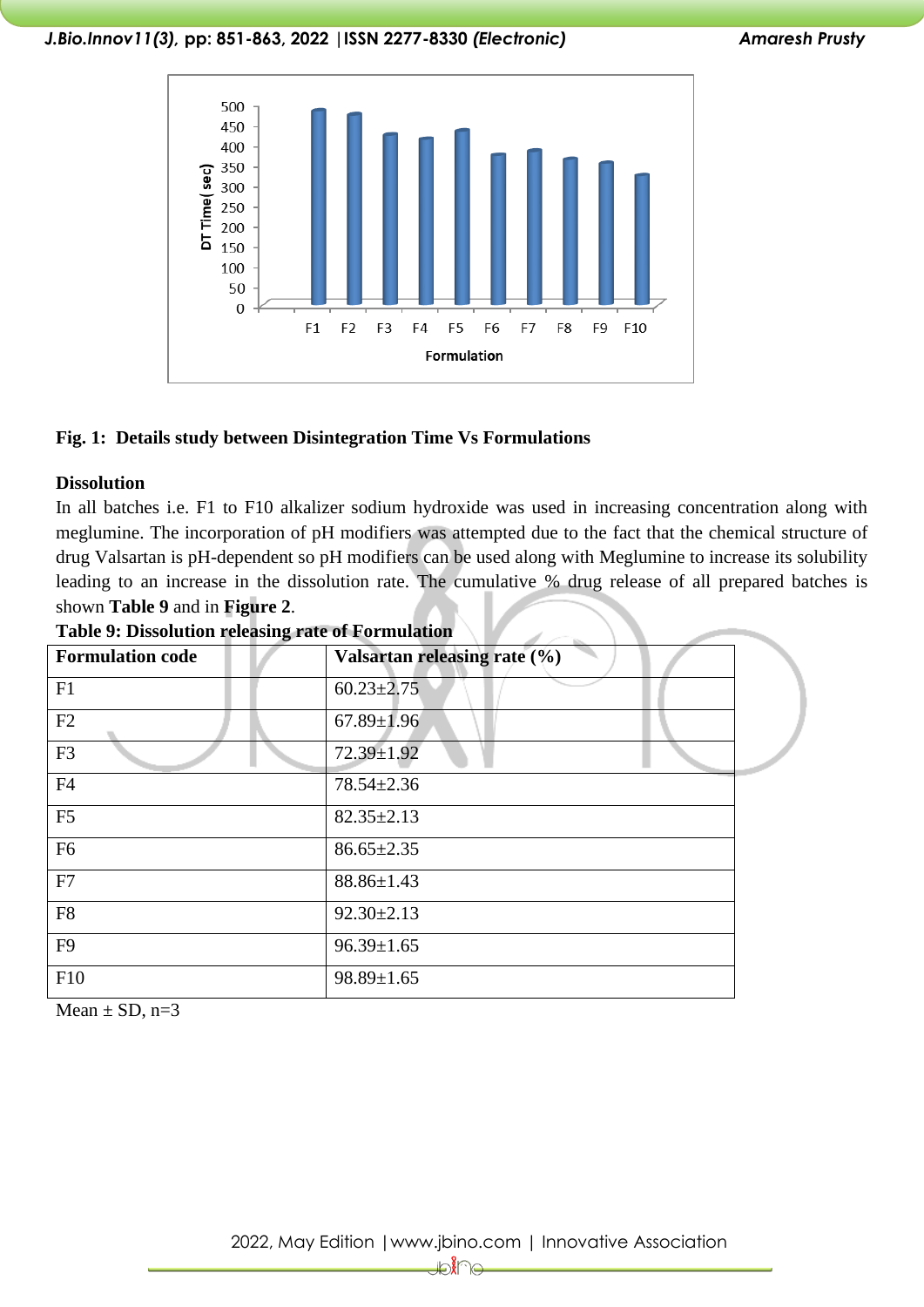

#### **Fig. 2:. Details study between Cumulative % drug releases Vs Formulations**

**Table 10:** Individual sample wave length by UV Spectroscopy

| Sample ID  | WL296.0 |
|------------|---------|
| Standard   | 0.557   |
| Disso_1    | 0.557   |
| Disso_2    | 0.563   |
| Disso_3    | 0.558   |
| Disso_4    | 0.549   |
| $Disso$ _5 | 0.557   |
| Disso_6    | 0.550   |
|            |         |

| Table 11: Dissolution rate releasing of Tablets of F10 Formula by UV |             |           |  |  |  |  |
|----------------------------------------------------------------------|-------------|-----------|--|--|--|--|
| Tablet No                                                            | Sample area | % Release |  |  |  |  |

|    | 0.5570 | $99.12 \pm 1.99$ |
|----|--------|------------------|
| 02 | 0.5630 | $100.19\pm0.95$  |
| 03 | 0.5580 | $99.30 \pm 1.75$ |
| 04 | 0.5490 | $97.70 \pm 1.75$ |
| 05 | 0.5570 | $99.12 \pm 0.95$ |
| 06 | 0.5500 | $97.78 \pm 1.15$ |

Mean  $\pm$  SD, n=3

#### **Assay**

Percentage of assay of all batches is shown in **table 12** and in **Figure. 3**

# **Table 12: % of Assay of Valsartan in different formulation**

| <b>Formulation</b> | % of Assay of Valsartan |
|--------------------|-------------------------|
| F1                 | $96.08 \pm 1.65$        |
| F2                 | $97.56 \pm 1.67$        |
| F <sub>3</sub>     | $98.54 \pm 1.19$        |
| F <sub>4</sub>     | $97.36 \pm 1.85$        |
| F <sub>5</sub>     | $99.89 \pm 1.67$        |
| F <sub>6</sub>     | $96.35 \pm 1.82$        |
| F7                 | $98.45 \pm 1.67$        |
| F <sub>8</sub>     | $100.48 \pm 0.14$       |
| F <sub>9</sub>     | 99.36±0.14              |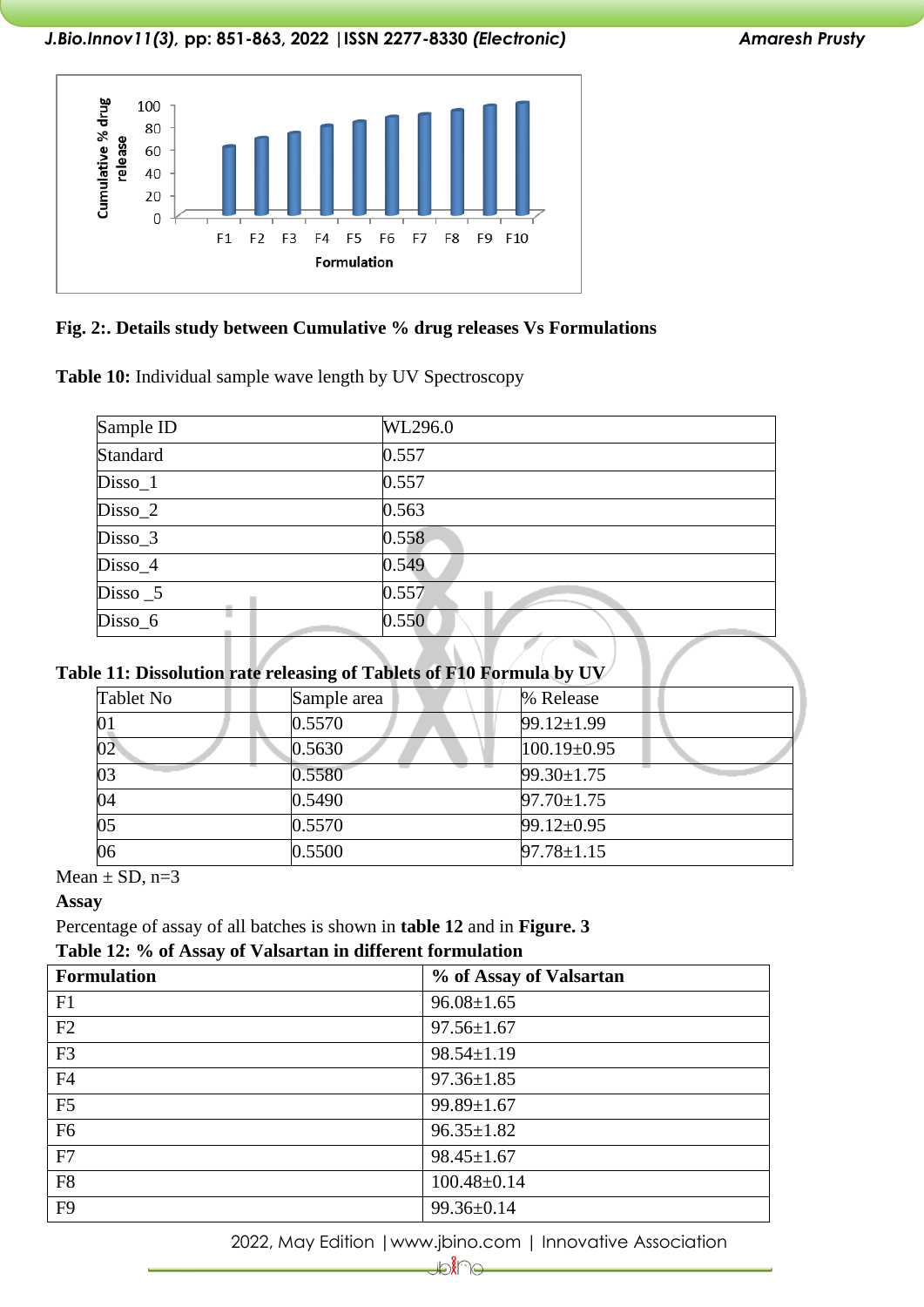



#### **Fig. 3: Details study between percent of Assay value Vs Formulations**

#### **Stability studies of Selected Batch F10**

A study was carried out to assess the stability of the formulation F10. All the parameters evaluated were within the range and the % cumulative drug release results are given in the **Table 13.**

| Time (hr) | Days $(0)$       | Days $(30)$      | Days $(60)$      | <b>Days</b> (90) |
|-----------|------------------|------------------|------------------|------------------|
| 0.00      | 0.00             | 0.00             | 0.00             | 0.00             |
| 0.5       | $27.27 \pm 1.13$ | $27.89 \pm 1.65$ | $27.67 \pm 1.39$ | $28.05 \pm 2.35$ |
| 1.0       | $39.68 \pm 2.68$ | $40.24 \pm 1.65$ | $40.37 \pm 1.26$ | $40.98 \pm 1.65$ |
| 1.5       | $45.36 \pm 1.65$ | 45.96±2.97       | 44.98±1.98       | $46.11 \pm 2.35$ |
| 2.0       | $48.32 \pm 0.14$ | $49.00 \pm 1.65$ | $49.47 \pm 2.66$ | 49.79±2.97       |
| 2.5       | 56.09±2.38       | $56.23 \pm 2.66$ | $56.67 \pm 1.65$ | $57.17 \pm 2.35$ |
| 3.0       | $65.27 \pm 2.97$ | $65.88 \pm 1.65$ | $65.98 \pm 2.4$  | $66.09 \pm 2.93$ |
| 3.5       | $73.81 \pm 1.98$ | $75.65 \pm 1.98$ | $75.73 \pm 2.66$ | $75.89 \pm 1.26$ |
| 4.0       | $81.03 \pm 2.93$ | $82.32 \pm 2.66$ | $82.57 \pm 2.35$ | $83.00 \pm 1.26$ |
| 4.5       | $82.84 \pm 2.17$ | $82.98 \pm 2.93$ | $82.95 \pm 2.35$ | $83.07 \pm 1.65$ |
| 5.0       | $88.73 \pm 1.98$ | $88.87 \pm 2.97$ | $88.93 \pm 1.26$ | $89.23 \pm 1.39$ |
| 6.0       | $93.31 \pm 2.38$ | $94.21 \pm 2.93$ | $94.56 \pm 2.97$ | 94.89±2.93       |
| 7.0       | $98.87 \pm 1.39$ | $98.73 \pm 1.05$ | $98.85 \pm 1.19$ | $98.97 \pm 1.26$ |

**Table 13:** Stability studies of F10 batch Valsartan Tablets

# Mean  $\pm$  SD, n=3

#### **DISCUSSION:**

From the Drug excipients compatibility study we observed that in between API and excipients there was not inter change physical changes as well as the chemical test observed in the formulation of trials.

From the flow property it was found all granules show excellent flow property which is helpful for tablet formulation.

All 10 batches of compressed tablets were subjected to physicochemical tests. The hardness was found to be from 4.7 to 5.0 kg/cm² and in all cases friability was less than 1%. Out of all formulations, F10 batch tablets have very less DT time indicating excellent release of drugs in the dissolution media.

The solubility of was dependent on pH and was high in strong acidic or basic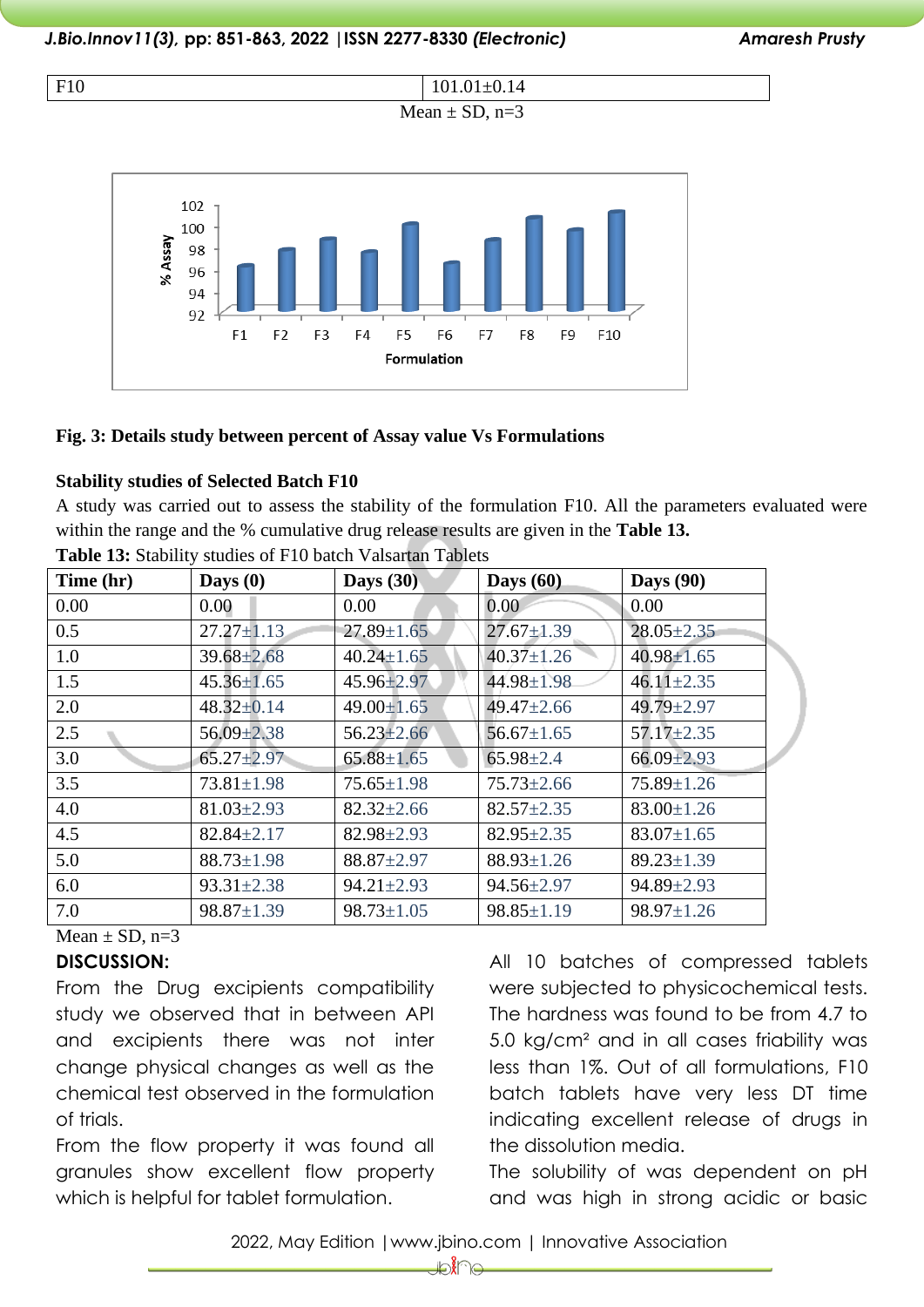conditions but very low under neutral conditions. Interestingly, incorporating alkalizers from 2mg to 3.5 mg in Valsartan tablets greatly increased drug solubility compared to the addition of acidifiers. For this reason, alkalizers were chosen to be the pH modifiers to increase dissolution rate. The result herein seemed to be correlated with previous studies which show micro environmental pH has a significant impact on stability of compounds which demonstrate pH dependent stability in solution (**Zhao K** *et al***., 2016; Mehtap S** *et al.,* **2018; Park JB** *et al***., 2018**). So from the above results we have found F10 is the most suitable batches and six tablets of this batch are randomly selected further to check % drug release and we have found drug release pattern almost equal in all tablets**.**  Individual sample wave length by UV Spectroscopy and drug release pattern of tablets of F10 batch is mentioned in **Table 10** and **11**.

From the assay value it was confirmed all the formulation trials assay value found satisfactory results as per followed monograph.

From the stability study we have found dissolution results were obtained within the range. Hence it is stated that no degradation was observed for about one month after the formulation for selected batch F10.

## **CONCLUSION**

In this research study Valsartan tablet are prepared. The selection and quantity of excipients was drawn up on the basis of the general recommendation for the concentrations of the various excipients from the literature. The drug excipients compatibility study was performed with 1:1 ratio and 10:1 ratio wherever required and the result of this study showed that all the ingredients viz; API and excipients, were compatible with each other. For enhancing the drug solubility, an Alkalizer was incorporated in the formulation. Due to the API's pluffy in nature, wet granulation method was chosen. From the Drug excipients compatibility study we observed that in between API and excipients there was not inter change physical changes as well as the chemical test observed in the formulation of trials. The flow properties of the aranules were studied to check different precompression parameters. The physical parameters of different formulation batches shows F10 is the most suitable batch showing better disintegration time and found to have better drug release profile than other formulations. Here NaOH is strong base which can help to dissolve the drug as the drug is soluble in strong base. Meglumine is used as a basic agent who also helps for dissolving the drug so the desired solubility of the formulation can be achieved. Further the tablets were to be studied for stability at various time intervals and climate zone as per ICH guidelines. Valsartan Tablets was prepared using different excipients enhancing the solubility and dissolution rate by addition of an alkalizer and dissolution enhancer respectively.

# **ACKNOWLEDGEMENTS**

The authors are also thankful to the principal and management of College of Pharmaceutical Sciences, Puri, for providing us with the facility for carrying out the research work.

#### **Conflict of interest**

The authors declare that they have no conflict of interests.

#### **REFERENCES**

 2022, May Edition |www.jbino.com | Innovative Association Effect of disintegration-promoting agent,